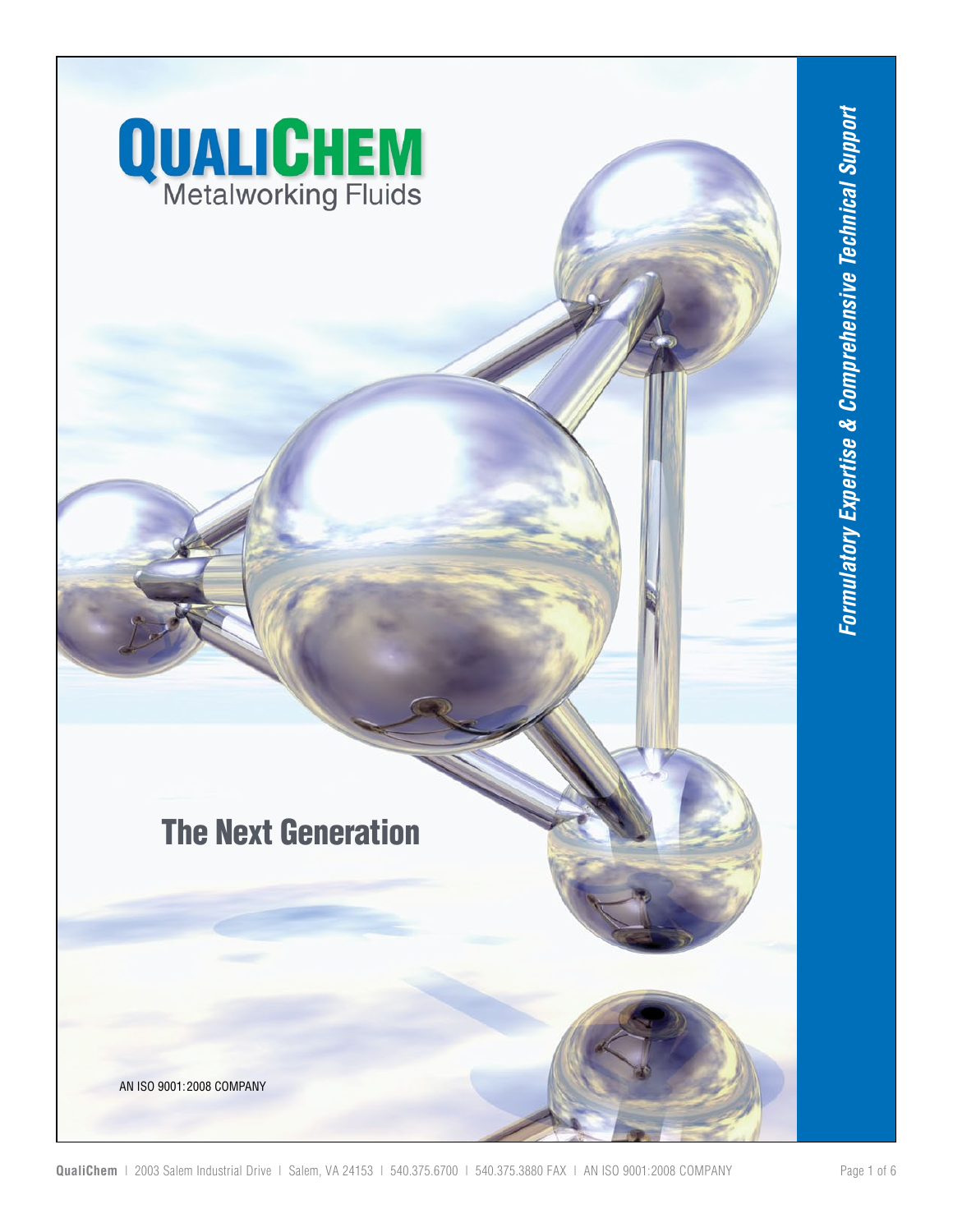### Revolutionizing Metalworking Technology

QualiChem is the fastest growing fluids manufacturer in the metalworking industry. QualiChem offers advanced product technologies covering a wide range of metalworking applications including: cutting and grinding fluids, metal cleaners, corrosion preventatives, and metal forming fluids. In addition to high quality manufacturing, QualiChem provides complete technical, sales, and laboratory support for all of our metalworking fluids.

QualiChem has the highest performing cutting and grinding fluids on the market today, which is fueling our rapid growth. By applying the latest advances in additive technology and looking beyond those typically used in metalworking formulations, our team of chemists has developed breakthrough technology that is defining *the next generation of metalworking fluids*.

QualiChem's comprehensive lines of synthetic and semi-synthetic products provide cooling and lubrication levels to excel in virtually any cutting and grinding application. Cutting performance is achieved without the common problems of rancid odors, foam, short sump life, sticky residues and dermatitis.

### We deliver innovative chemistry to maximize productivity in the metalworking market.

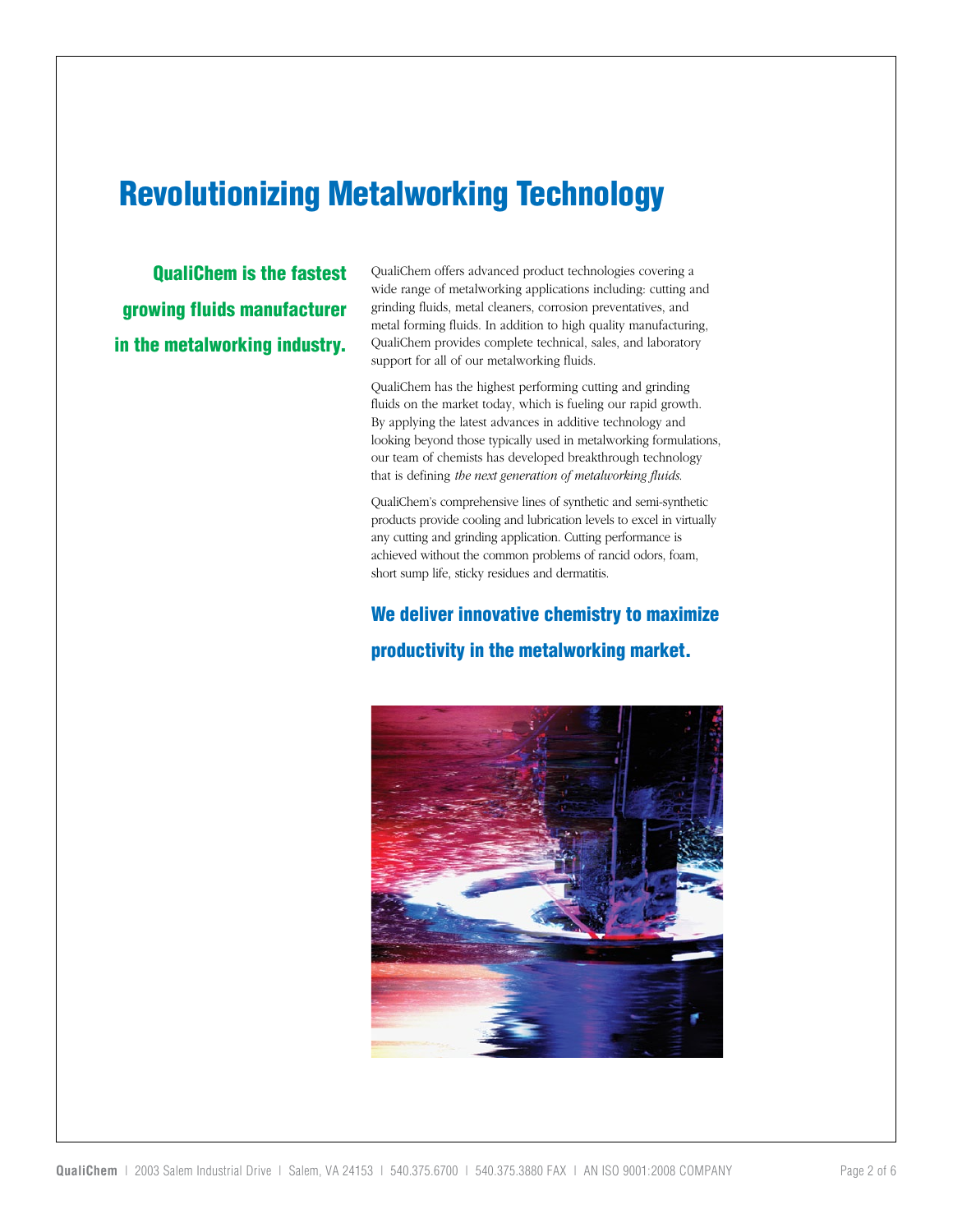## The Next Generation of Metalworking Fluids

#### Defining the Leading Edge

#### **QualiChem is committed to pursuing advances in fluid technology. Innovation is the key.**

Our chemists are erasing old paradigms and providing innovative chemistry to deliver tomorrow's metalworking fluid technology today. QualiChem has achieved major advances in product technology with our XTREME brand of metalworking fluids.

Our XTREME metalworking fluids perform the most difficult drilling, reaming, boring, tapping, and threading operations on a wide variety of metals, including automotive and aerospace aluminums, stainless steels, and exotic alloys. Performance at the point of cut demonstrated by this XTREME technology was previously unheard of with traditional metalworking fluids. QualiChem customers are now enjoying double digit increases in tool life and mirror finishes utilizing the XTREME brand of metalworking fluids.

One of the most successful tests to document improvements in machining performance is the Microtap comparison. The following chart is an example of one comparative study done during the product development process for XTREME CUT 291

#### **Machining Performance**

An independent lab completed this Microtap test. The metalevaluated was 6061 Aluminum utilizing an M6x1 HSS forming tap run at 660 RPM.



We continue to break new ground with advanced chemistry to help you keep pace with machine tool improvements and part design requirements. You can count on our fluids to provide:

- **Increased tool life**
- **Superior surface finishes**
- **Faster cycle times**
- **Reduced coolant usage**
- **Extended sump life**
- **Improved health and safety characteristics**
- **Exceptional fluid aesthetics (excellent cleanliness, low odor & low residue)**
- **Improved biological and fungal resistance**

#### Meeting Industry Demands

#### **QualiChem's product development is driven by performance and safety.**

Our environmentally friendly, high-performance fluids deliver productivity gains and bottom line manufacturing savings to you. QualiChem fluids are designed to address the latest Environmental, Health & Safety issues to ensure the highest level of safety for users, thereby reducing your liability.

QualiChem's experienced development team understands the intricacies of today's modern manufacturing methods and machine tools. Higher speeds and feeds require fluids to deliver greater performance in tougher environments. Our cutting and grinding fluids meet increasing demands at the point of cut while maintaining the aesthetic properties required to be operator friendly and long lasting in the sump.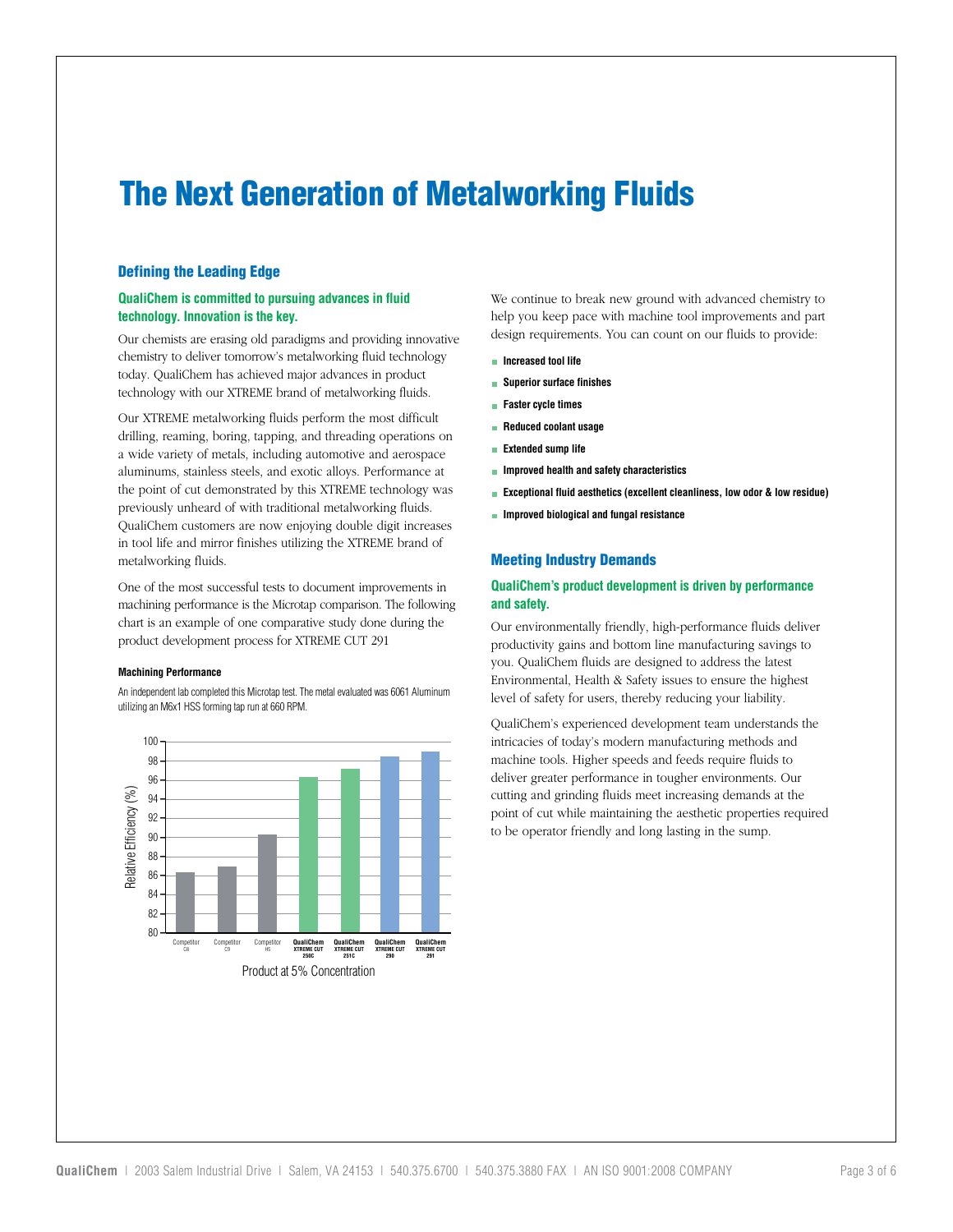### The QualiChem Advantage

QualiChem provides customized laboratory support services to help you maintain your fluids, investigate solutions to complex issues and increase product performance

#### Securing Your Future with our Expertise

The QualiChem team of metalworking fluid experts has the manufacturing knowledge and industry experience to recommend the best QualiChem product to maximize performance and cost effectiveness for any cutting and grinding process. Our engineering expertise will effectively address all your specific fluid requirements and help you improve the performance of your most challenging applications.

#### Supplying the Right Product for the Right Application

Whether you are a job shop operating small CNC machines or a manufacturer with large central systems, QualiChem has the ideal cutting and grinding fluid to get the job done.

Selecting the right cutting and grinding fluid is the first step. With an extensive line of cutting and grinding fluids, there is no question QualiChem has a product that fits your application. A QualiChem expert will work with you to identify the best product for your application to ensure product compatibility and cost efficiency in your specific operating conditions. This may be achieved by using a proven product from one of the QualiChem product lines, or a custom formulated product for your specific application.

*QualiChem also formulates fluids for unique applications, such as magnesium machining and carbide grinding, and for specific industries, such as aerospace, tube mills, bearing and automotive.*

#### Protecting Your Investment

Proper fluid management is critical to protect your fluid investment. Lack of control increases usage rates, disposal costs, labor and downtime. QualiChem offers laboratory services to monitor systems and ensure optimal performance.

#### **Analytical Trend Analysis (ATA)**

Routine samples are pulled on a predetermined schedule and sent to QualiChem. QualiChem runs a battery of tests and documents the results. ATA reports generate trend analysis to ensure fluids run within normal operating parameters. With the scrutiny provided by an ATA, unplanned production losses and system pump outs are minimized.

#### **Laboratory Service Request (LSR)**

Non-routine samples are analyzed at the QualiChem lab to assist in troubleshooting or to determine the right QualiChem product for your application.

#### We offer comprehensive technical support for our product lines

with fluid experts, either on-site with service engineers or from our state-of-the-art laboratory.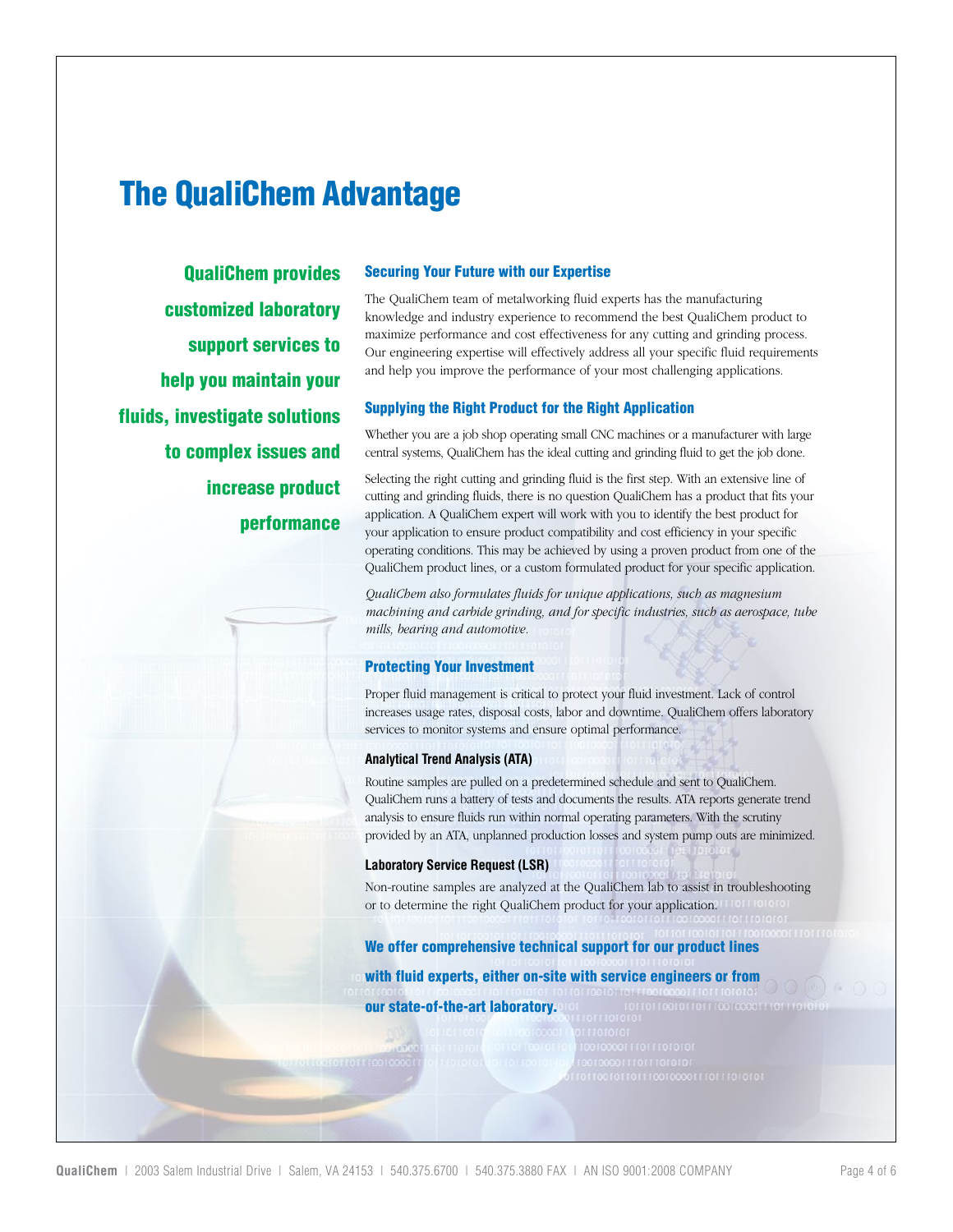### The QualiChem Family of Metalworking Fluids

#### WATER DILUTABLE CUTTING & GRINDING FLUIDS

*X***TREME COOL** – Premium Solution Synthetics *X***TREME CUT** – Premium Semi-Synthetics *X***TREME GRIND** – Premium Grinding Synthetics **<sup>E</sup>QO-PURE** – Vegetable Derived Microemulsions **Q-COOL** – Economical Synthetics **Q-CUT** – Economical Semi-Synthetics **Q-MAG** – Magnesium Machining Fluids **Q-SOL** – Soluble Oils **CARB GRIND** – Carbide Grinding Synthetics

#### STRAIGHT OILS

*X***TREME DRILL** – Premium Gun Drilling Oils *X***TREME CUT** – Premium Cutting Oils **<sup>E</sup>QO-GRIND** – Premium Environmentally Friendly Grinding Oils **<sup>E</sup>QO-HONE** – Premium Environmentally Friendly Honing Oils **<sup>E</sup>QO-MAX** – Premium Environmentally Friendly Cutting Oils *QuickTap* – Premium Tapping Fluid **Q-BROACH** – Broaching Oils **Q-HONE** – Honing Oils **Q-LAP** – Lapping Oils **Q-MIST** – Spray Mist Lubricants **MET-DRILL** – Gun Drilling Oils **MET-GRIND** – Grinding Oils **MET-CUT** – Cutting Oils **QUICK SLIDE** – Slideway Lubricants

#### METAL CLEANERS

**BIO SOLV** – Environmentally Friendly Solvent Cleaners **Q-KLEEN** – Acid Cleaners **MET-KLEEN** – Alkaline (Spray, Soak Tank, Emulsion) Cleaners **ULTRA SOLV** – Solvent Cleaners

We are committed to providing cutting-edge technology to maximize your productivity and reduce your manufacturing costs.

#### CORROSION PREVENTIVES

**Q-GUARD** (Water Based) **Q-KOAT** (Oil Based) **Q-SHIELD** (Solvent Based)

#### METAL FORMING FLUIDS

**Q-TUBE** (Tube Mill Fluids) **AQUA FORM** (Water Based) **MET-FORM** (Oil Based) **SYN-FORM** (Synthetic Based)

#### METALWORKING ADDITIVES & SPECIALTY FLUIDS

Antifoam & De-foam Agents Biocides/Fungicides Corrosion Protection Additives De-Scaling Agents Floor & Maintenance Cleaners pH Adjusters Lubricity Enhancers Water Softening